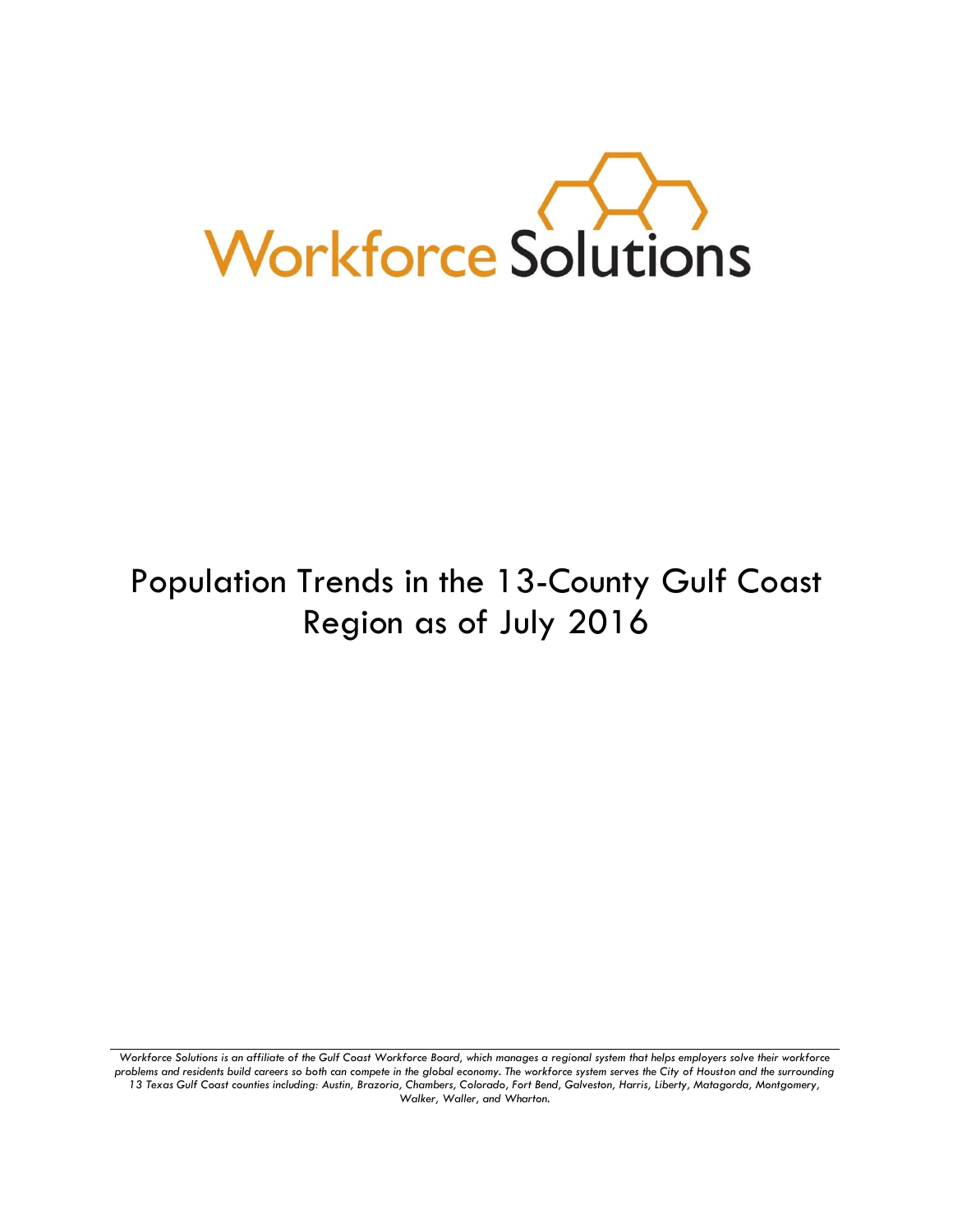#### **Population Growth across the 13-County Region**

With the latest population estimates from the Census Bureau, the 13-County Gulf Coast Region is fastapproaching seven million residents with 6,943,895 reported as of July 2016. In the twelve months prior, the region added 126,677 new residents for a 1.9-percent growth rate. However, this was down from the previous two years, which were some of the region's fastest years for population growth in recent memory with 164,348 and 160,945 new residents added, respectively. Given that 2015 and 2016 were pivotal years for the region, it is important to put the above figures into context. This timeframe represents the bulk of the region's current economic downturn, thus far, that began in late-2014 due to falling oil prices. Ultimately, the subsequent lack of job growth has understandably resulted in fewer residents relocating to the region. (see Chart 1.)



**Chart 1. 13-County Gulf Coast Region, Over-the-year Population Net and Percent Change (July-July) 2011-2016**

## **Drivers of Population Growth**

The changes described above only tell part of the story as multiple components comprise the overall net change in population. During any given year there are births, which add to population totals, and deaths which subtract. Taken together these vital events are referred to as "natural increase" when the former exceeds the latter or "decrease" when the opposite is true. The next set of drivers of population change can be collectively referred to as "net in-migration," which assumes two forms: net international migration (NIM) between the United States and other countries and net domestic migration (NDM) from elsewhere within the U.S. Lastly, we often observe a small "residual" population count, which is a statistical artifact that exists solely to ensure that the total net population change equals the sum of its individual components. As seen the following chart, there were 104,225 births, 42,150 deaths, 35,223 international migrants and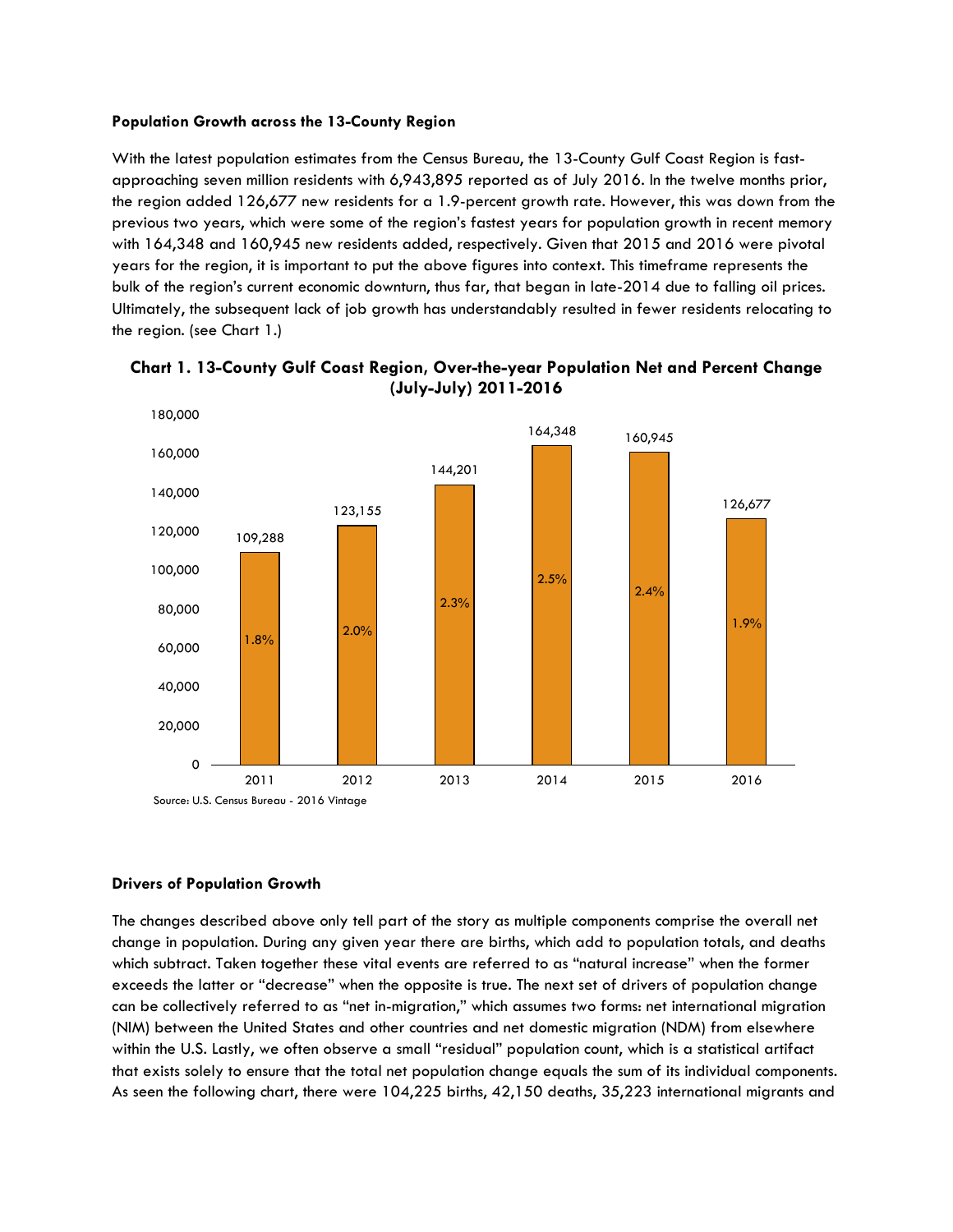29,112 domestic migrants that as noted resulted in a net population increase of 126,677 between July 2015 and July 2016. (see Chart 2.)



**Chart 2. 13-County Gulf Coast Region, Over-the-year Net Population Change and Sub-components July 2015 – July 2016**

Having established that population growth in the Gulf Coast Region slowed over the past two years and given the various drivers of net population change, a look at the change in those components provides useful insight into local trends. Between July 2014 and July 2015, population growth saw nearly equal contribution from natural increase and domestic in-migration at 39 percent each with the remaining growth coming from international migration. In the following year those proportions shifted dramatically. Natural increase's share of growth jumped to nearly half of the total while domestic in-migration shrank to less than a quarter. The latter trend was the result of domestic migration falling from 62,386 in 2014-2015 to 29,112 in 2015-2016 for a 53-percent decline. Simultaneously, international migration's share grew to 28 percent despite absolute numbers of foreign migrants remaining fairly constant over the two-year period, which was also true of natural increase. In short, fewer people from elsewhere in the state and the nation moved to the region due to poor job prospects resulting from the downturn in oil however this does not appear to have been the case for international migrants. (see Chart 3. and Chart 4.)

Source: U.S. Census Bureau - 2016 Vintage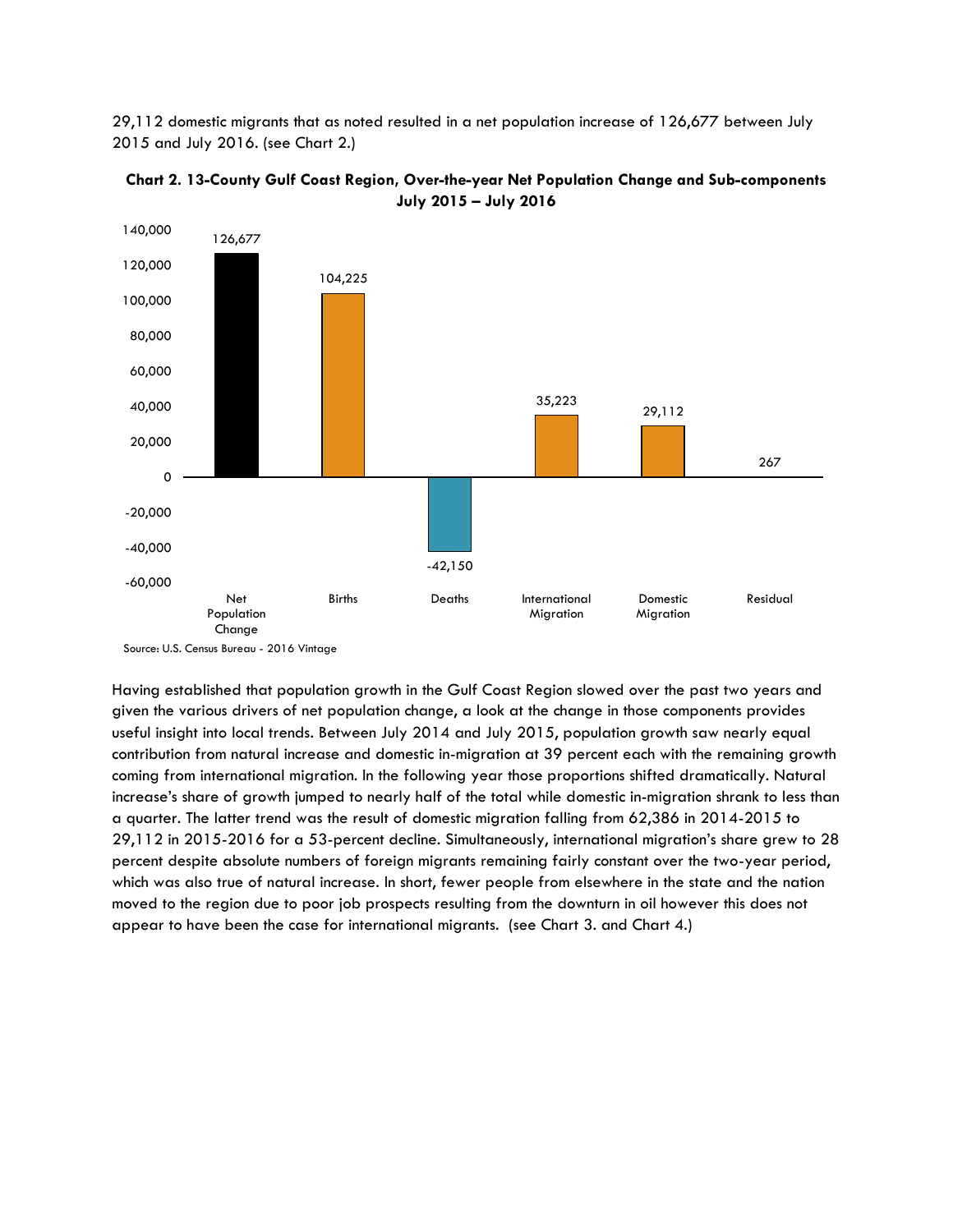

## **Chart 3. 13-County Gulf Coast Region, Net Population Change Component Share of Total July 2014 to July 2015 and July 2015 to July 2016**

Source: U.S. Census Bureau - 2016 Vintage



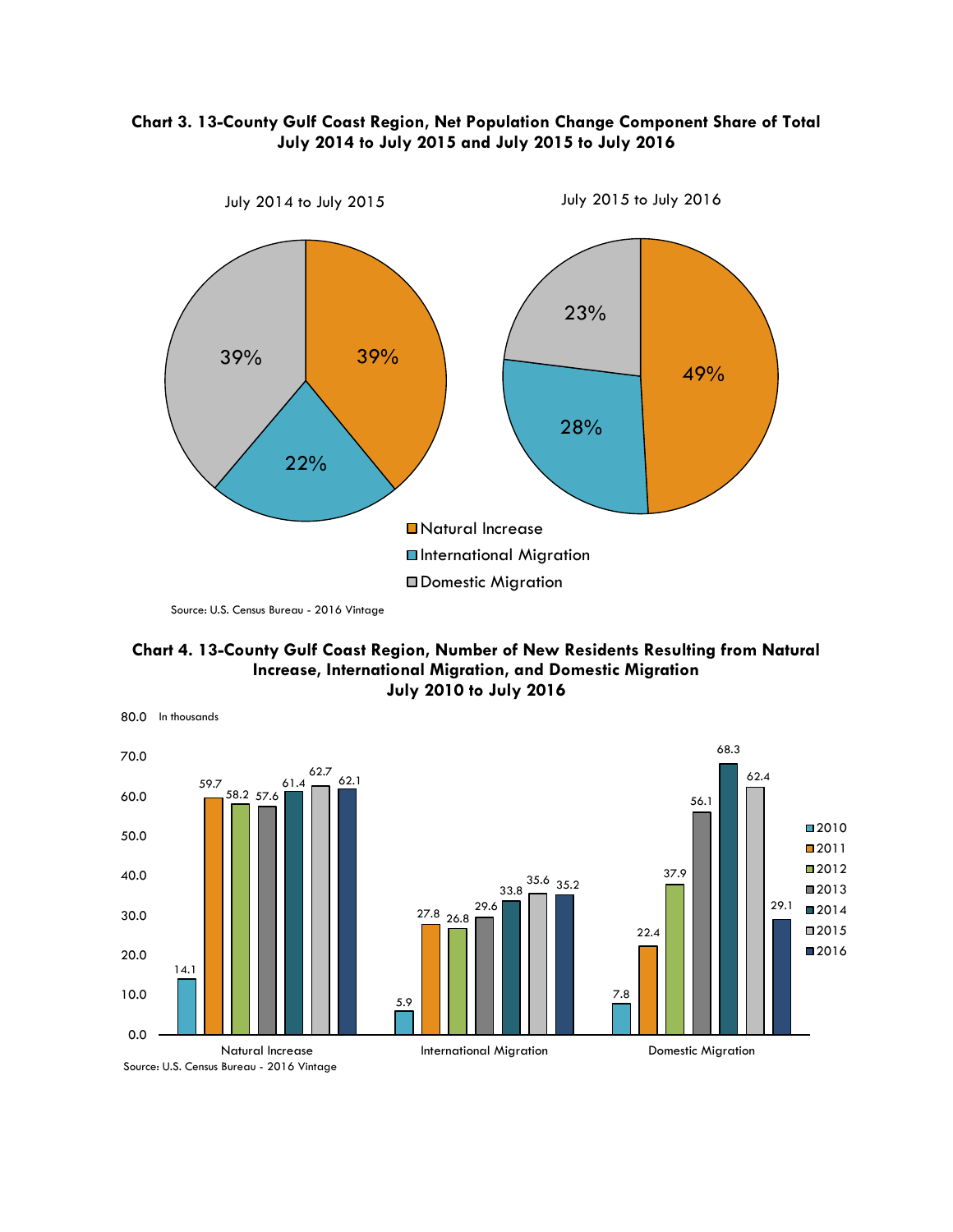#### **Net In-Migration vs. Job Growth**

Strong employment growth between the end of the Great Recession and the start of the current local economic downturn was a driving force in attracting large numbers of new residents to the region. Given that job opportunities diminished considerably from late-2014 onward, it is worth examining just how much population growth, particularly net in-migration, slowed in response. As a reminder, net in-migration is the sum of domestic and international migration. Logically, this measure is more sensitive to changes in employment growth compared to natural increase as the former largely represents the relocation of working-age adults to the region. A look at July to July changes in net in-migration versus total nonfarm employment over the past few years revealed that population growth lagged job growth with the former peaking at 102,097 new residents in July 2014, a year after employment growth topped out at 104,000 new jobs added over the previous July. Such a lag is to be expected however given the speed and depth of job losses over 2015 and 2016, it can be argued that migration responded more slowly than might have been expected.

To illustrate, July 2012 saw strong over-the-year job growth at 102,700 while net in-migration stood at 64,769. In 2016 net in-migration was nearly the same as 2012 with 64,335 new residents however job growth was *negative* with a loss of 1,500 jobs year over year. In other words, during perhaps the most severe part of the current downturn, people continued to move to the Gulf Coast region at the same pace as during one of region's best years for job growth in recent history. This dynamic was made possible by a large drop in domestic migration, as noted earlier, without a corresponding drop in international migration. It is conceivable that some U.S. nationals on overseas assignments returned to the region and subsequently were included in the international migrant count. However, it is unlikely that there was a sufficient number of these individuals to offset the bulk of the expected decline in "true" international migration. (see Chart 5.)



**Chart 5. 13-County Gulf Coast Region, Over-the-year Change in Net In-Migration and Total Nonfarm Employment, July 2011 to July 2016**

Sources: U.S. Census Bureau - 2016 Vintage and BLS/TWC Current Employment Statistics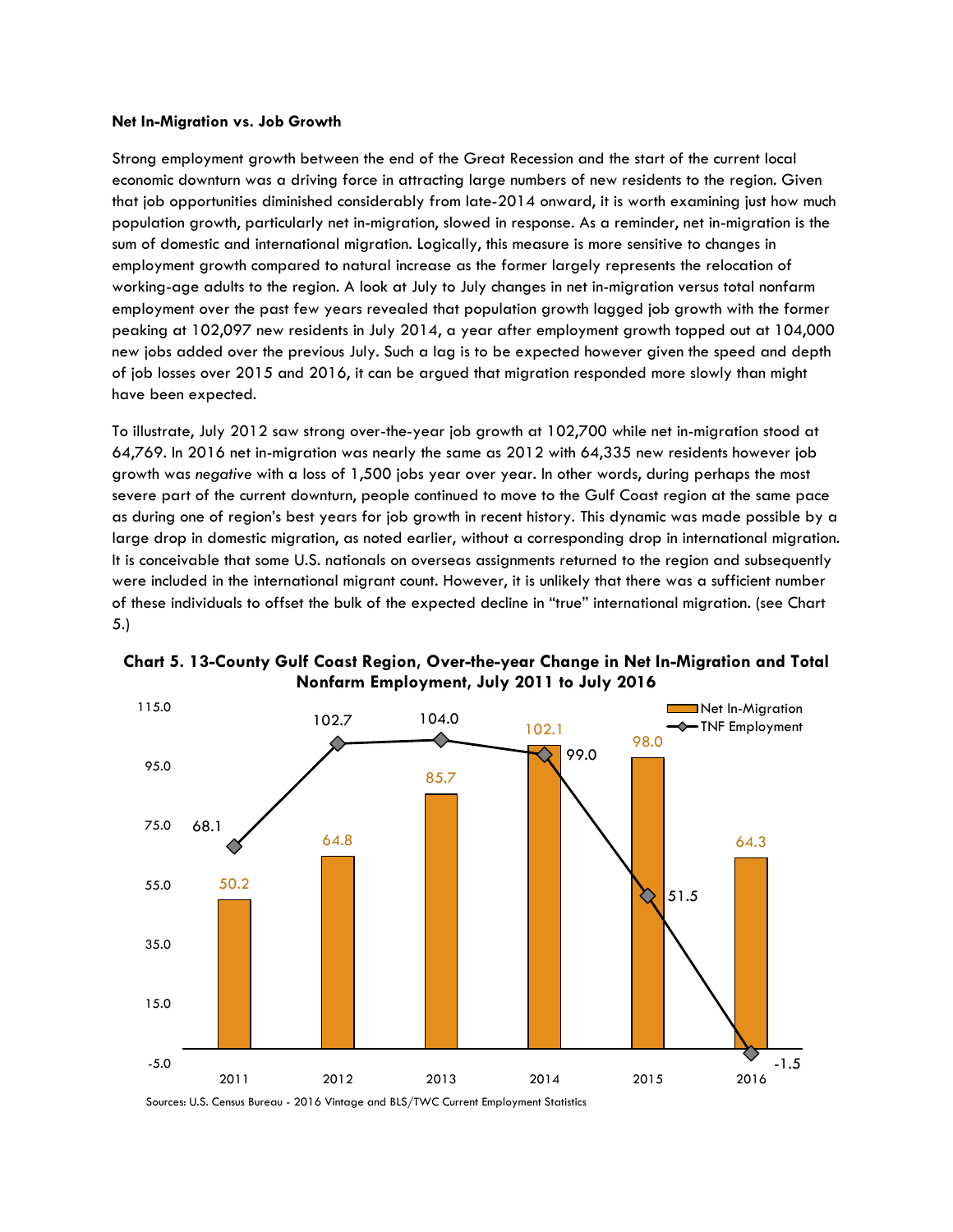## **Population Trends among the 13 Individual Gulf Coast Region Counties**

## **Total Population by County**

A look at relative population sizes at the individual county level reveals little change over the previous year's estimates. Harris County continues to be the largest county in the Gulf Coast by a large margin with 4,589,928 residents comprising fully two-thirds of the region's population. This was followed by Fort Bend and Montgomery Counties with 741,237 and 556,203 residents, respectively. (see Exhibit 1.)



## **Total Population Growth Rates among Counties**

Fort Bend continues to be the fastest growing county in the region with a 3.8-percent growth rate between July 2015 and July 2016, the same as its average rate from 2010 to present. Montgomery has frequently been the second-fastest growing county in region in recent years with the exception of 2015 where it fell to 3<sup>rd</sup> place behind Waller County. Currently, Waller is the third-fastest growing county at 3.1 percent. Outside of 2016, Waller has managed to rank third two other years: 2013 and 2014. As an aside, in 2011 Harris was the third-fastest growing county however it has since dropped to ninth place. (see Exhibit 2.)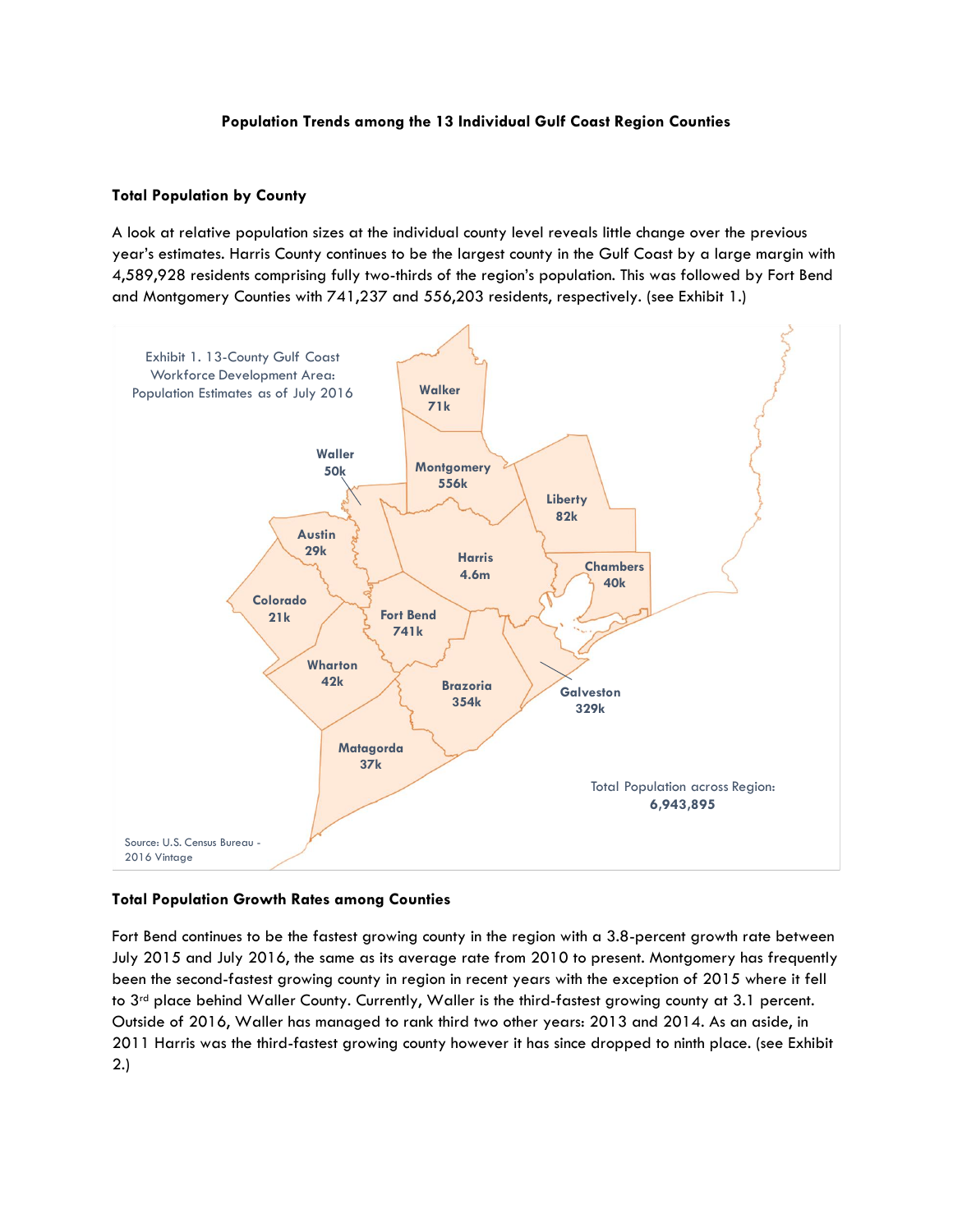

## **International and Domestic In-Migration among Counties**

The relative amounts of international in-migration to individual Gulf Coast counties mirrors the relative sizes of the counties themselves. Accordingly, Harris saw the largest absolute number of international migrants with 27,922 between July 2015 and July 2016. This was followed by Fort Bend (4,184) and Montgomery (1,543). As seen in Chart 4 earlier, international migration to the overall region has not varied widely in recent years, which was also true of individual Gulf Coast counties. Harris county saw the largest decline from 2015 to 2016, seeing 248 fewer international relocations than the year prior. Some counties saw decreases of 60 or less while others saw single-digit gains (see Exhibit 3.)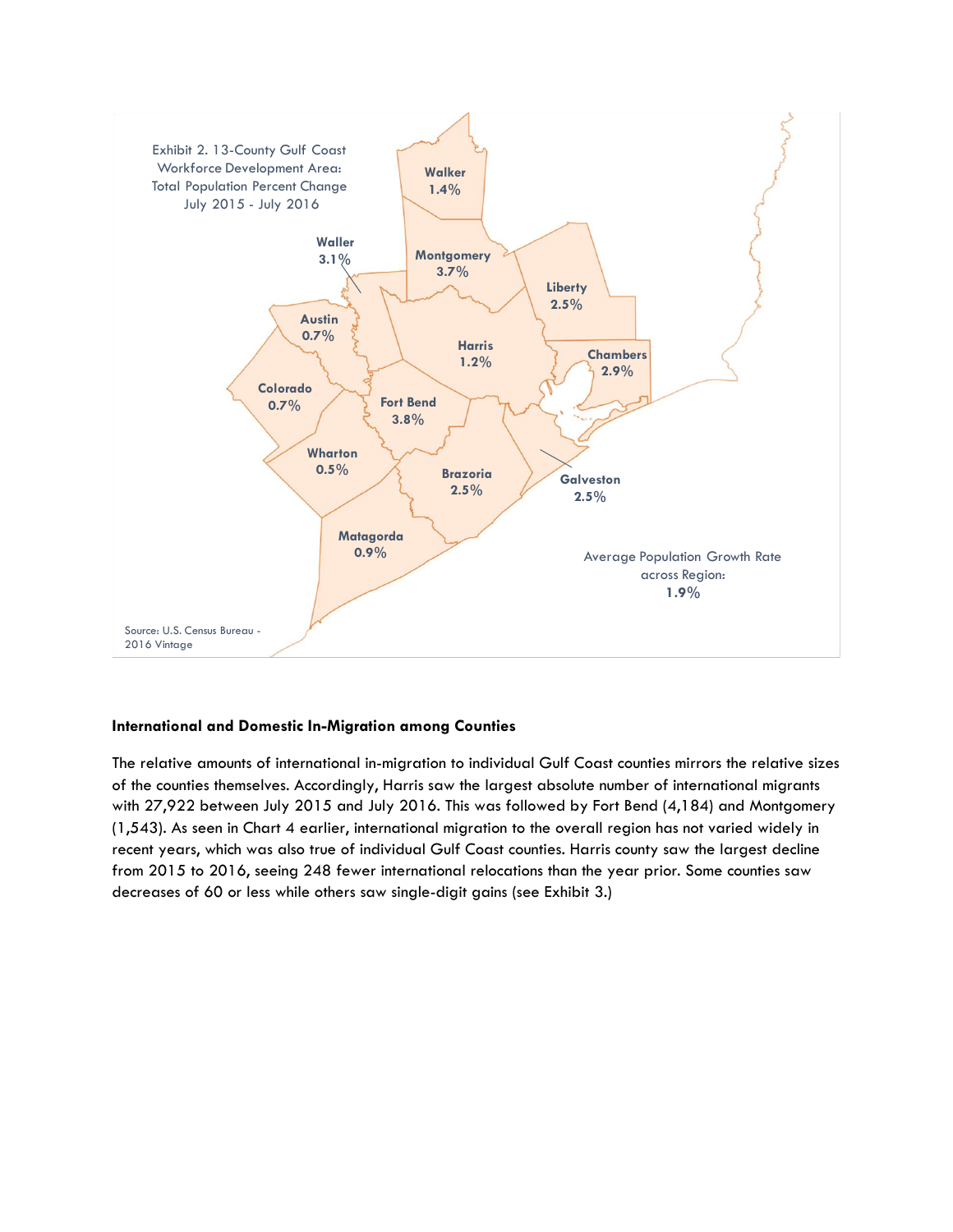

Domestic in-migration saw one significantly different trend compared to international in-migration, namely within Harris County. The region's largest county by population saw net *negative* domestic migration of - 16,225. This was the only county in the region to experience a net loss of domestic residents between July 2015 and July 2016. Given that all surrounding counties saw net positive domestic migration, it is plausible that some Harris County residents relocated to other counties in the region seeking more affordable housing and better schools. However, in the previous year spanning July 2014 to July 2015, Harris County saw net *positive* domestic migration of 17,101. Furthermore, since 2011 Harris County has experienced net positive domestic migration registering 6,295 in that year and peaking at 23,508 in 2014. Thus, it is unlikely that out-migration from Harris County in 2016 can be attributed simply to urban-suburban migration patterns, but rather the downturn in oil and subsequent job losses prompted some residents to leave the area entirely in search of employment opportunities. (see Exhibit 4. and Table 1.)